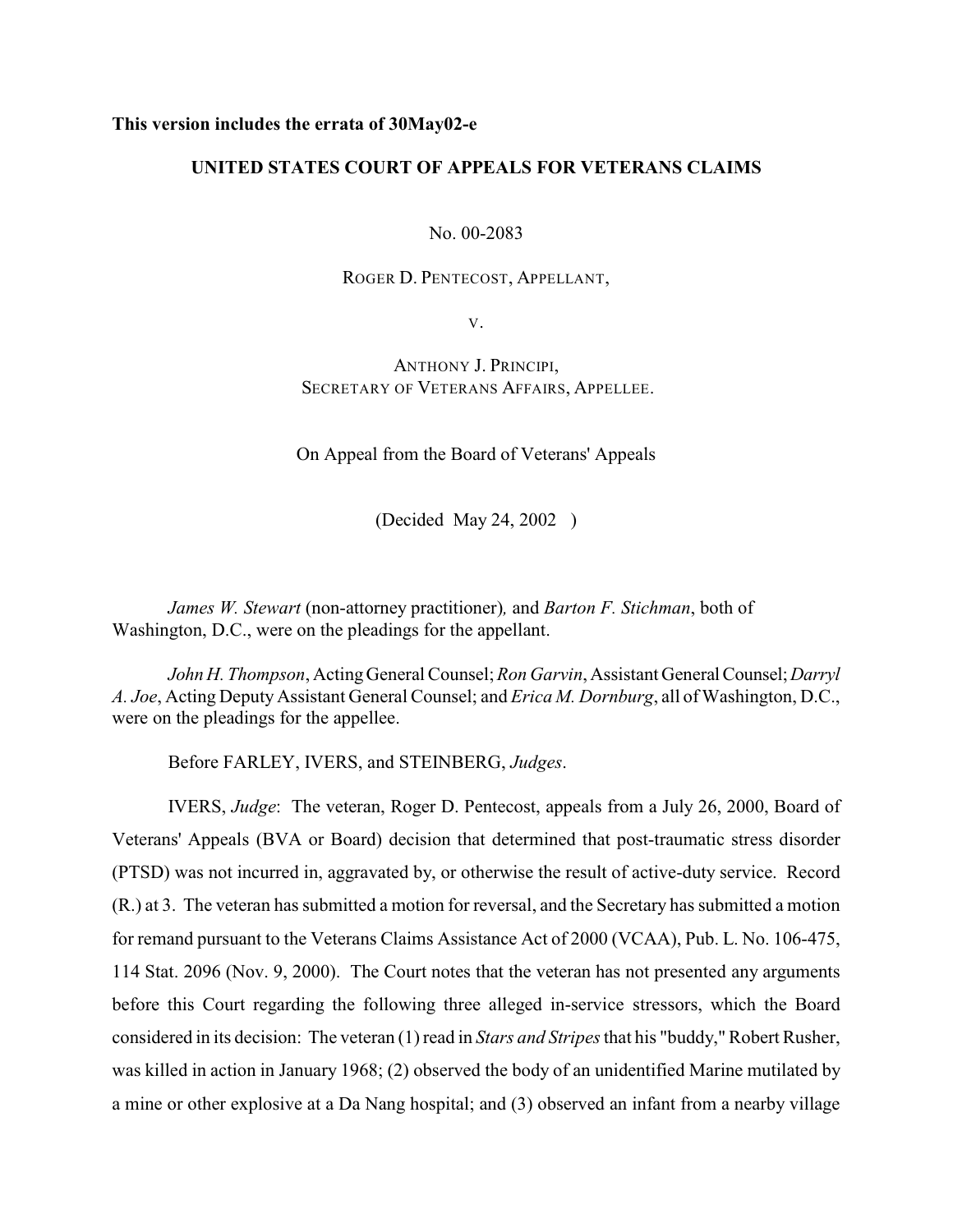whose head had been chewed on by a rat. The Court deems any argument pertaining to those three stressors abandoned and will not address them further. *See Bucklinger v. Brown*, 5 Vet.App. 435, 436 (1993). The veteran requests that the Court reverse the Board decision and order the Secretary to award service connection for PTSD. Motion (Mot.) at 10. The Secretary requests that the case be remanded for reajudication in light of the enactment of the VCAA and pursuant to *Holliday v. Principi*, 14 Vet.App. 280 (2001), and does not address the veteran's arguments on the merits. The Court will deny the Secretary's motion and address the veteran's request for reversal, a remedy greater than that proposed by the Secretary. *Cf. Mahl v. Principi*, 15 Vet.App. 37 (2001); *Best v. Principi*, 15 Vet.App. 18 (2001). This appeal is timely, and the Court has jurisdiction pursuant to 38 U.S.C. §§ 7252(a) and 7266(a). For the reasons discussed below, the Court will reverse the July 26, 2000, Board decision and remand the matter for the Board to award service connection.

### **I. FACTS**

The veteran served in the U.S. Marine Corps from June 15, 1966 to June 4, 1968. R. at 45. He was stationed in Vietnam and served as a warehouseman and messman at the U.S. air base at Da Nang from February 4, 1967 to May 21, 1968. R. at 369. While stationed at Da Nang, the veteran's unit experienced enemy rocket attacks. R. at 454-55.

On March 3, 1993, the veteran filed a claim for service connection for, inter alia, PTSD. R. at 47. In April 1993, after a VA examination, the veteran was diagnosed with dysthymia, anxiety disorder, and somatization disorder. R. at 175. In an October 10, 1993, decision, a VA regional office (RO) denied, inter alia, service connection for PTSD. R. at 190-91. The RO found, "Service connection is denied for [PTSD], because a chronic nervous condition is not shown in service, and [PTSD] was not diagnosed on last examination." R. at 191. In May 1994, the veteran appealed the RO denial of service connection for PTSD to the Board. R. at 206-10. The veteran had a hearing before the Board in August 1996. R. at 212-57. In March 1997, the Board remanded his claim for PTSD to the RO for the RO to obtain medical records of the April 1993 PTSD evaluation with directions for the RO to readjudicate the PTSD claim. R. at 288. In January 1998, the RO declined to reopen the veteran's claim because new and material evidence had not been submitted. R. at 293. On several subsequent occasions the RO declined to reopen his PTSD claim also on the basis that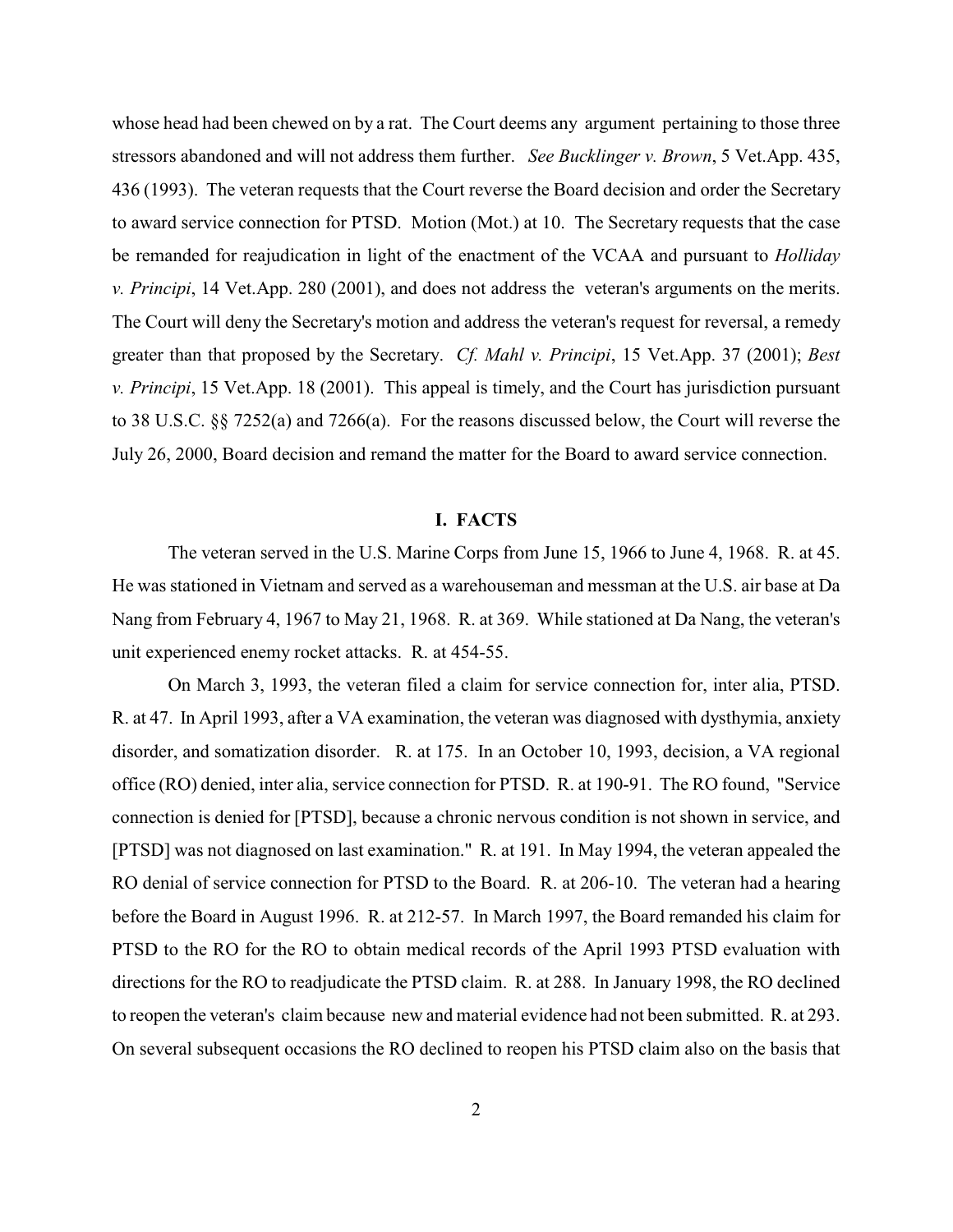no new and material evidence had been submitted. R. at 292, 315, 326.

In January 1999, the Board remanded the veteran's claim for service connection for PTSD to the RO for further development. R. at 353. In April 1999, the veteran completed a PTSD screening questionnaire. R. at 404-07. In July 1999, the RO sent a letter to the Commandant of the Marine Corps requesting information to confirm the veteran's alleged stressors. R. at 401. The Commandant's office informed VA that the information the veteran provided was "insufficient for the purpose of conducting any meaningful research on the veteran's behalf." R. at 420. The veteran submitted to the RO various medical records dated between March and August 1999. R. at 410-18, 424-30. According to an August 1999 VA compensation and pension examination report by a VA physician, the veteran was diagnosed with chronic PTSD. R. at 434. In January 2000, the RO denied the veteran's claim for PTSD because the evidence reviewed did "not establish that a stressful experience occurred." R. at 469. On July 26, 2000, the Board denied service connection for PTSD. R. at 10. The Board found that the stressors that the veteran claimed to have been exposed to in Vietnam had not been verified. *Id.*

### **II. ANALYSIS**

Service connection for PTSD requires the presence of three elements: (1) A current diagnosis of PTSD; (2) credible supporting evidence that the claimed in-service stressor actually occurred; and (3) medical evidence of a causal nexus between the current symptomatology and the claimed in-service stressor. 38 C.F.R. § 3.304(f) (2001);*see Cohen v. Brown*, 10 Vet.App. 128, 138 (1997). Where a current diagnosis of PTSD exists, the sufficiency of the claimed in-service stressor is presumed. *Id*. at 144. Nevertheless, credible evidence that the claimed in-service stressor actually occurred is also required. 38 C.F.R. § 3.304(f).

The Board found that "VA examination reports and clinical treatment records contain current diagnoses of PTSD." R. at 3. It further noted:

[T]he medical evidence in the claims folder contains several references to stressors to which the veteran has claimed he was exposed during hisservice in Southeast Asia during the Vietnam Era. Such evidence, at least by implication, suggests a nexus between the veteran's current disability from PTSD and the claimed in-service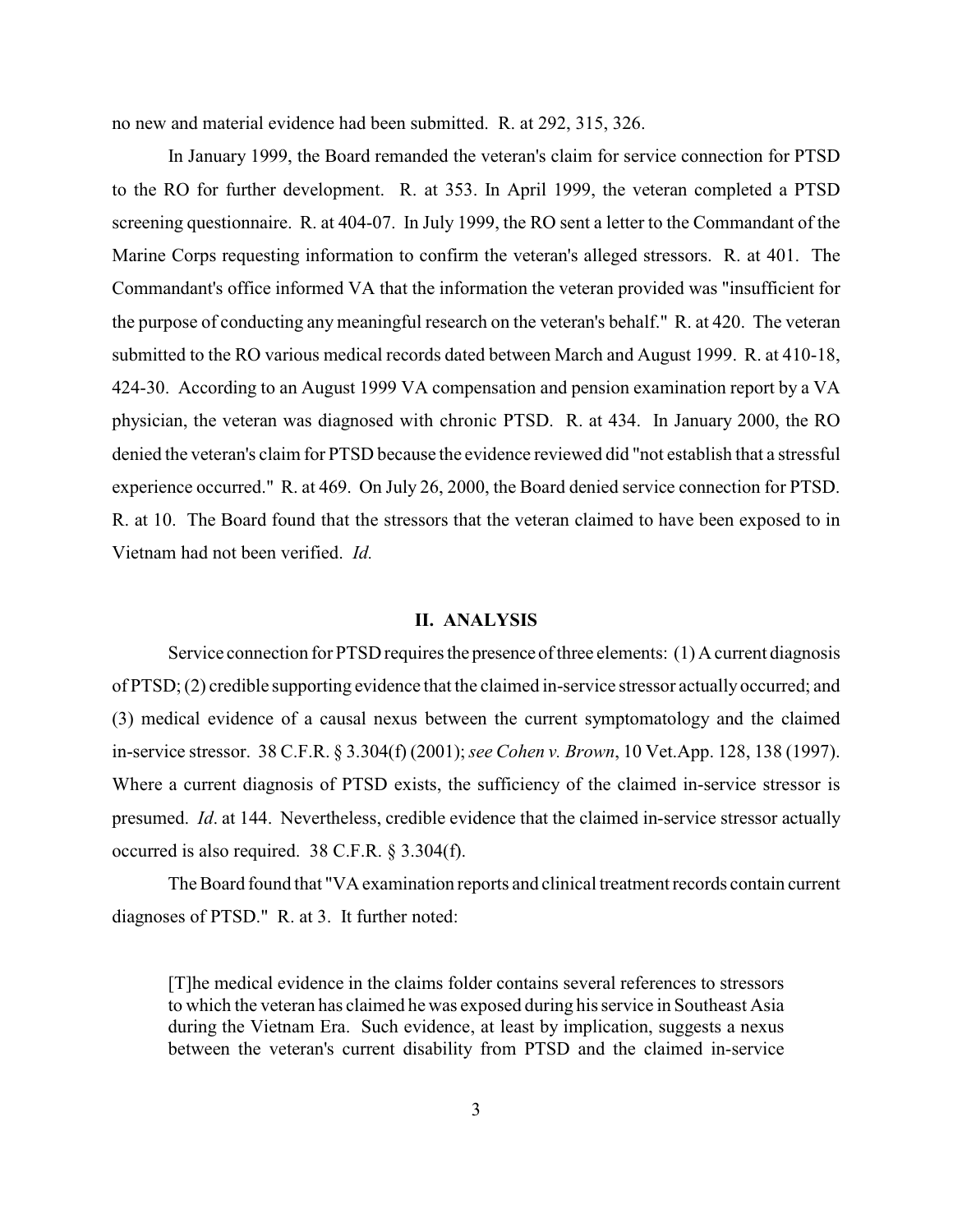stressors.

R. at 3-4. The Board opined that "[t]he veteran's essential problem is that he lacks a verifiable stressor." R. at 5. Indeed, in its January 7, 2000, Statement of the Case, the RO seems to have limited its inquiry to the stressor element. R. at 468-69. The Board further explained:

As indicated previously, the veteran's difficulty in satisfying the requirements for service connection for PTSD arises not with regard to medical evidence of a clear, current diagnosis of PTSD, nor with regard to medical evidence of a link between his current symptomatology and his claimed in-service stressors–the first and third elements required under 38 C.F.R. § 3.304(f), respectively. His difficulty arises with regard to the second element, verification of the alleged stressors in Vietnam to which he attributes his current PTSD symptomatology.

R. at 6.As noted above, the Da Nang rocket attacks are the only in-service stressors alleged by the veteran and considered by the Board below that the Court will review, because the veteran has abandoned the other alleged stressor arguments asserted before the Board. For a stressor to be sufficient for PTSD, the stressor must meet two requirements:

(1) A person must have been "exposed to a traumatic event" in which "the person experienced, witnessed, or was confronted with an event or events that involved actual or a threatened death or serious injury, or a threat to the physical integrity of self or others" and (2) "the person's response [must have] involved intense fear, helplessness, or horror."

*Cohen*, 10 Vet.App. at 141 (quoting DIAGNOSTIC AND STATISTICAL MANUAL OF MENTAL DISORDERS 32 (4th ed. 1994)).

The veteran does not assert that his exposure to rocket attacks is combat related. If the claimed stressor for PTSD is not combat related, its occurrence must be corroborated by credible supporting evidence. *Id.* at 142. This Court has held that "'[t]here is nothing in the statute or the regulations which provides that corroboration must, and can only, be found in the service records.'" *Dizoglio v. Brown*, 9 Vet.App. 163, 166 (1996) (quoting *Doran v. Brown*, 6 Vet.App. 283, 289 (1994)). However, when a claim for PTSD is based on a noncombat stressor, "the noncombat veteran's testimony alone is insufficient proof of a stressor." *Moreau v. Brown*, 9 Vet.App. 389, 396 (1996). "[C]redible supporting evidence of the actual occurrence of an in-service stressor cannot consist solely of after-the-fact medical nexus evidence." *Id*.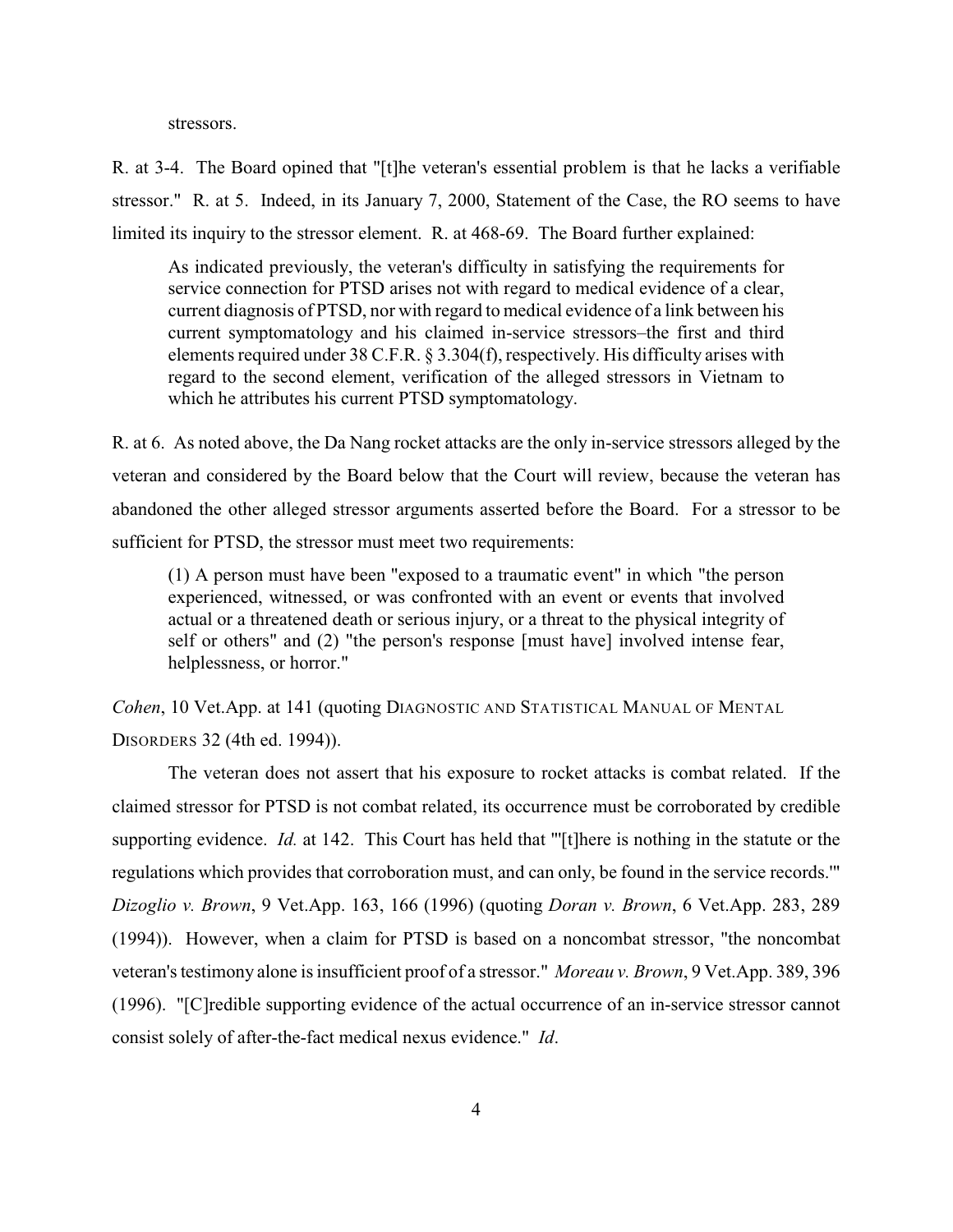The veteran argues that the Board decision should be reversed because the Board's factual determination that the independent evidence of record does not corroborate the veteran's alleged stressor is clearly erroneous. Mot. at 1. The veteran described the occurrence of Da Nang rocket attacks as follows:

In February 1967, the first 144mm rockets were fired at Da Nang Airbase. Other attacks occurred in [1967 and 1968]. Incoming rounds would whistle then stop and you knew they were coming down but not where they would hit. This is traumatic in itself. A[n] F-4 Phantom coming in to land would back off their engines which for a time sounded like incoming rounds to me. I awoke many times in total fear, sat up and waited for the explosions. These events so traumatized me that I have taken medications for insomnia and emotional/mental problems for 32 years.

R. at 366. Records for the veteran's unit contain the following descriptions of rocket attacks that occurred while the veteran was stationed at Da Nang:

3 Jan 1968. At approximately 0400 hours the Da Nang Air Base came under attack from NVA Forces. Three (3) 530B Fire Trucks and one (1) 5500 gallon Water Tanker was dispatched to VMF-122 Squadron to fight fire in a Hangar which was hit by an enemy Rocket.

30 Jan 1968, At approximately 0325 hours, the Da Nang Air Base came under attack from NVA Forces. Enemy rockets hit POL dump and started a large JP-4 fuel blaze, Rockets also hit VMA-AW-242 and VMF-122 flight line starting numerous fires also hit was the Air Force Flare dump.

R. at 454-55. The unit records corroborate the veteran's assertion that enemy rocket attacks occurred during the time period he was stationed at Da Nang.

The Board determined:

It is entirely possible that the veteran was, in fact, exposed to the stressors he has alleged. Nonetheless, the law and regulations require independent verification of the claimed stressors. The veteran's alleged stressors have not been corroborated by independent evidence, nor has he provided specific, detailed information regarding these events that could permit corroboration of the incidents to which he attributes his PTSD symptomatology. . . . As for the rocket attacks, there is no way, based on the information provided by the veteran, to corroborate that he was anywhere near the targets of such attacks, or was otherwise threatened thereby.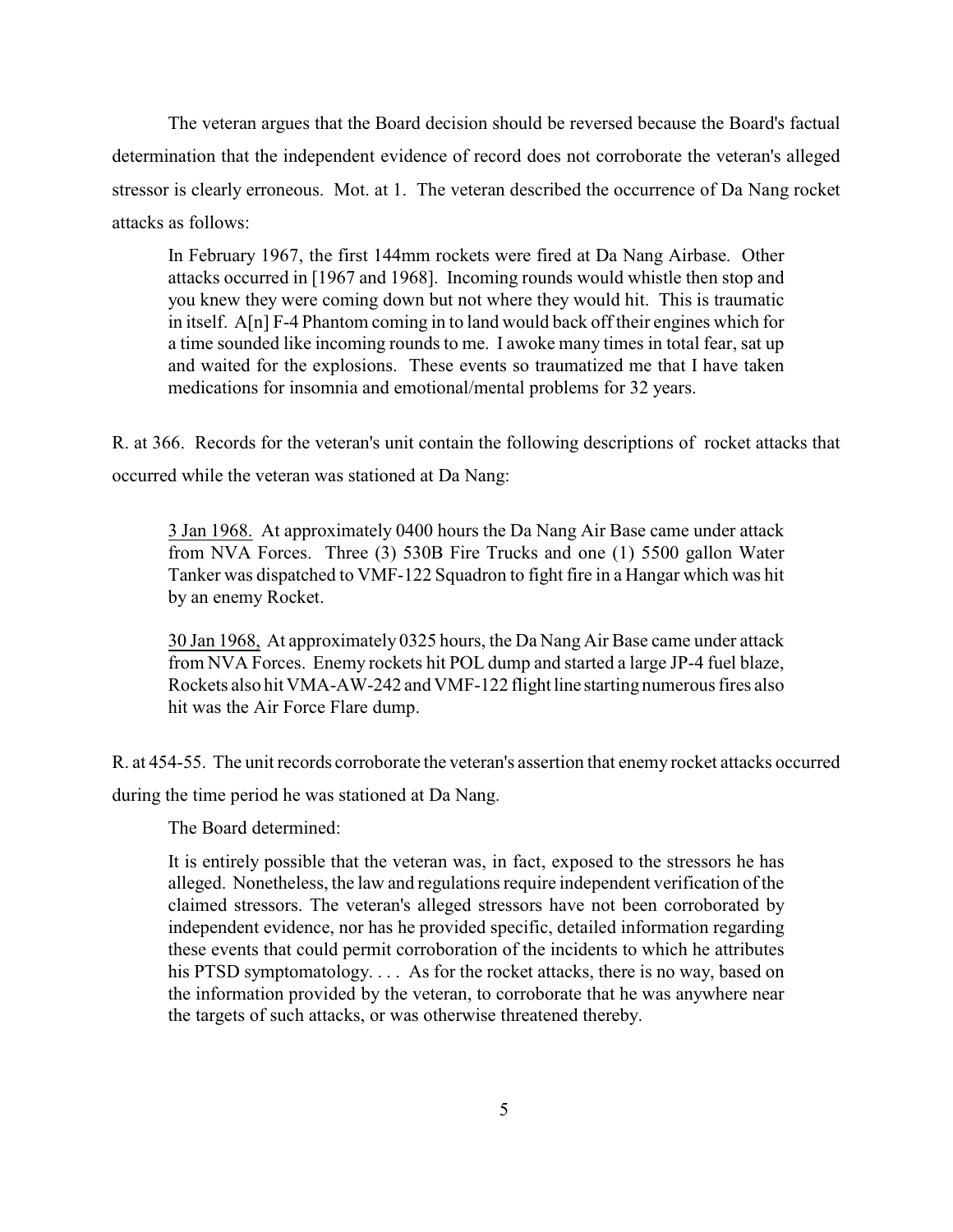R. at 9-10.

The Board decision neglected to cite *Suozzi v. Brown*, 10 Vet.App. 307 (1997), as controlling precedent. Based on *Suozzi*, we conclude that the Board erroneously insisted that there be corroboration of the veteran's personal participation. In *Suozzi*, the Court rejected such a narrow definition for corroboration and instructed that "[t]he Secretary, in insisting that there be corroboration of every detail including the appellant's personal participation . . . , defines 'corroboration' far too narrowly. The veteran has offered new and independent evidence of stressful events and that evidence implies his personal exposure." *Id.* at 311.

The facts in this case are similar to those in *Suozzi.* The veteran in this instance has offered independent evidence of the occurrence of a stressful event, and the evidence implies his personal exposure. In *Suozzi*, the veteran submitted radio logs of transcripts describing the events his company endured, which were independent descriptions of some of the stressors he described. He also submitted a copy of the morning report, referenced in his statement, that tended to substantiate his account of events. *Id.* at 310. Similarly, the veteran in this case submitted his unit log and unit records, (R. at 369, 454-55), independent descriptions of rocket attacks his unit experienced when he was stationed at Da Nang, which would, when viewed in the light most favorable to the veteran, objectively corroborate his claim of having experienced rocket attacks*.* R. at 369, 454-55. Although the unit records do not specifically state that the veteran was present during the rocket attacks, the fact that he was stationed with a unit that was present while such attacks occurred would strongly suggest that he was, in fact, exposed to the attacks. *Suozzi* makes clear that corroboration of every detail is not required. The Board's finding that "[a]s for the rocket attacks, there is no way[,] based on the information provided by the veteran, to corroborate that he was anywhere near the targets of such attacks, or was otherwise threatened thereby", (R. at 10), appears to suggest that the veteran should have proven his physical proximity to, or firsthand experience with, the attacks. His presence with his unit at the time such attacks occurred corroborates his statement that he experienced such attacks personally. The Court notes that 38 C.F.R. § 3.304(f) only requires, as to stressor corroboration, "credible supporting evidence" that the claimed in-service stressor occurred. The veteran's unit records are clearly credible evidence that the rocket attacks that the veteran alleges, did in fact, occur.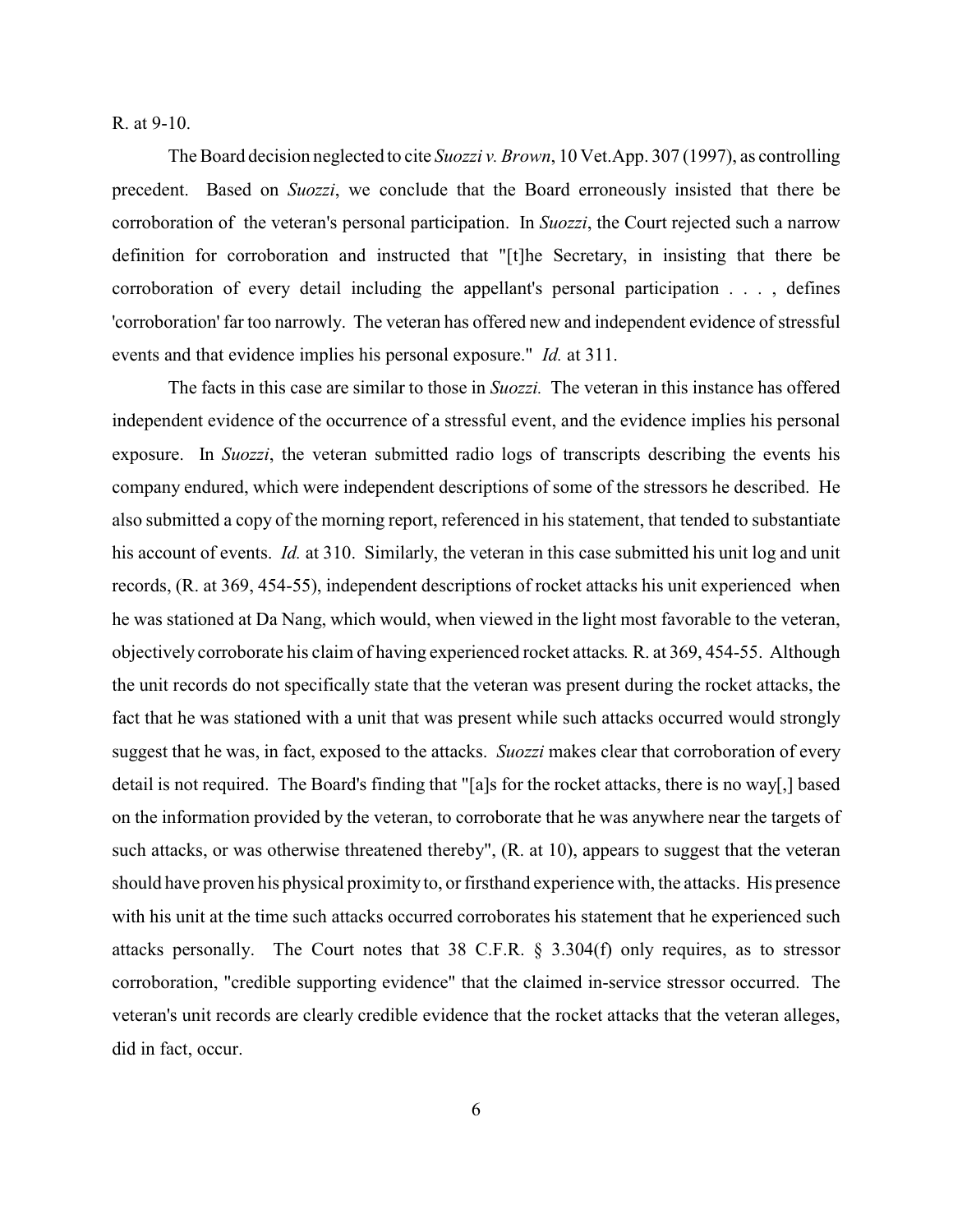Factual findings by the Board will not be overturned by this Court unless they are "clearly erroneous." 38 U.S.C. § 7261(a)(4); *see Gilbert v. Derwinski*, 1 Vet.App. 49, 53 (1990). Under the "clearly erroneous" standard, "if there is a 'plausible' basis in the record for the factual determinations of the BVA, even if this Court might not have reached the same factual determinations, [the Court] cannot overturn them." *Gilbert,* 1 Vet.App. at 53. "Reversal is the appropriate remedy when '[t]here is absolutely no plausible basis' for the BVA's decision and where that decision 'is clearly erroneous in light of the *uncontroverted* evidence in appellant's favor.'" *Hicks v. Brown*, 8 Vet.App. 417, 422 (1995) (*citing Hersey v. Derwinski*, 2 Vet.App. 91, 95 (1992)) (emphasis in original). The Court will reverse the Board's decision because the Board erred in interpreting the corroboration requirement too narrowly in violation of *Suozzi* by requiring the veteran to corroborate his actual proximity to and participation in the rocket attacks on Da Nang. Because the Board neglected to follow *Suozzi*, there is no plausible basis, in light of the uncontroverted evidence of the veteran's exposure to rocket attacks that is contained in his unit records, for the Board's factual determination that the veteran did not corroborate his alleged in-service stressor with independent evidence.

As noted above, the Board has conceded that the veteran has a current diagnosis of PTSD, which establishes the first element for the award of service connection for PTSD, and that, if the veteran's stressors were verified, they would provide the necessary nexus between the current diagnosis of PTSD in 1999 and the veteran's alleged stressor, which would establish the third element for service connection. R. at 4. Because the Board erred in finding that the veteran did not corroborate his in-service stressor, the second element for service connection is now established, and therefore all three elements necessary for the award of service connection for PTSD have been established. On remand the Board is instructed to grant the veteran's claim for service connection for PTSD and to assign the appropriate rating and effective date.

#### **III. CONCLUSION**

After consideration of the veteran's motion, the Secretary's motion, and the record on appeal, the Court holds that the Board committed error warranting reversal when it determined that the veteran did not corroborate his exposure to rocket attacks while stationed at Da Nang. Accordingly, the Court will grant the veteran's motion and the July 26, 2000, Board decision is REVERSED and